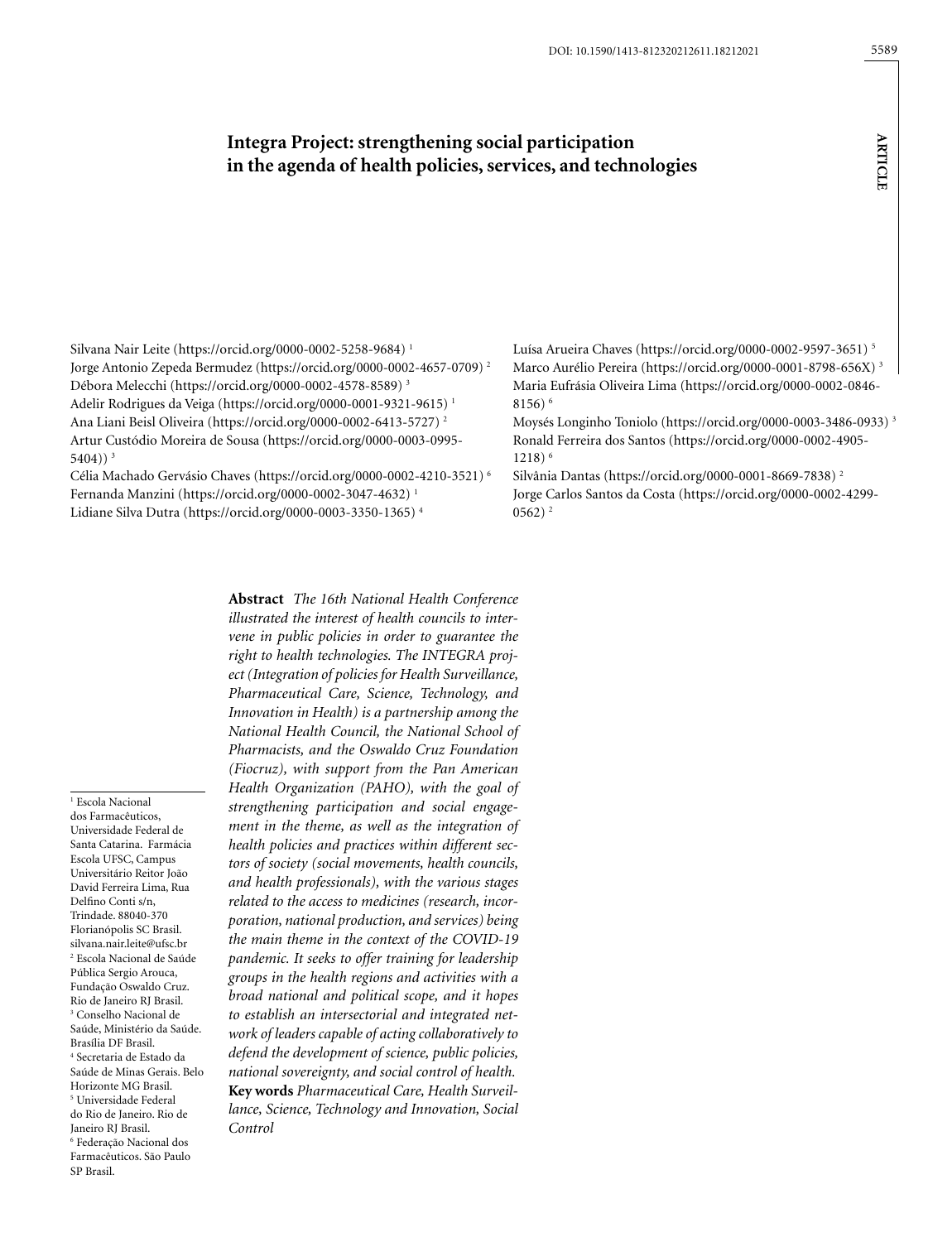# **Introduction**

Three years ago, the Brazilian society prepared to participate in the 16<sup>th</sup> National Health Conference. Regional preparatory meetings culminated in the 8th National Symposium of Science, Technology, and Pharmaceutical Services at the end of 2018, at which highly compelling proposals were consolidated in defense of access to medicines and to health technology and humanized services, and were characterized by their resoluteness<sup>1,2</sup>.

Among the strategies indicated in 2018 as absolutely necessary are the expansion of investments and regulations for Brazilian scientific and technological development to attend to the very needs of the population and health services. The high costs and prices of medicines and other technologies, as well as the regulatory and intellectual property barriers<sup>3,4</sup>, were themes that were present in the presentations and discussions. Many proposals for the directing of investments, giving priority to studies on neglected and endemic diseases, and for the improvement of service quality of services were soundly defended<sup>2</sup>.

The 16<sup>th</sup> National Health Conference reaffirmed these proposals, demonstrating the interest of the society to comprehend, discuss, and intervene in public policies that define the conditions to guarantee the right to health and the democratic state<sup>5</sup>.

What followed exemplified, in an unfortunate reality, the need for the measures defended at the 16th National Health Conference. The political decision for a heavy downgrading of investments in the health system have led to the abrupt collapse of the Brazilian Health System (SUS, in Portuguese), aggravated by the COVID-19 pandemic6 . Brazil has become one of the epicenters of the COVID-19 pandemic and is currently undergoing a *public health disaster*<sup>7</sup> . The void of federal government actions to coordinate the fight against the pandemic, the generalized processes of disinformation, including and mainly governmental, and the lack of integration between the civil society and managers aggravate the difficulty confronted in the country<sup>2</sup>. The conditions of inequality of our society, with a major portion of its population in situations of extreme vulnerability, are worsened in the current scenario<sup>7</sup>, thus culminating in which is being called "sindemia"8 .

It is vital to assure feasibility over the middle and long terms of the national responses to COVID-19 in order to minimize their predicted prejudicial social and health impacts<sup>9</sup>. It is necessary to learn through life's experiences and prepare the society and SUS to confront the challenges of the future in a more harmonious and effective manner.

In the context of the COVID-19 pandemic, the social control of health has played a key role, through the protagonism of health councils, of research and teaching institutions, and of organized movements in civil society, and have sent out efforts in the sense of informing the population; monitoring the actions of the public institutions; provoking the establishment regarding necessary public policies, by means of key legal instruments (Resolutions, Recommendations, Notes, Letters); and giving incentive to the development and defense of the credibility of science.

In this context, the INTEGRA project (Integration of policies for Health Surveillance, Pharmaceutical Services, Science, Technology, and Innovation in Health) in a partnership joining the National Health Council, the National School of Pharmacists, and the Oswaldo Cruz Foundation (Fiocruz), with support from the Pan American Health Organization (PAHO), was born. INTEG-RA's core aim is the strengthening and integration of health policies and practices within different sectors of society (social movements, health councils, and health professionals). To achieve this, it seeks to offer training for leadership group activities in the health regions and activities with a broad social outreach. It hopes to establish an intersectorial and integrated network of leaders capable of acting collaboratively to defend the development of science, public policies, national sovereignty, and social control of health.

For this, some of the guiding principles of the project are described below.

#### **Intersectoriality in SUS**

The Brazilian Federal Constitution of 1988 introduced significant advances to the Brazilian legal order, extending rights, correcting inequalities, and guaranteeing the general population's participation in the drafting of public policies. SUS arose within this context, innovating by adopting the core principles of the ideas of complementarity and intersectoriality as compared to the historical legacy of centralized and vertical public health policies. The management, planning, control, and assessment moved closer to SUS users, recognizing them as citizens and holders of fundamental rights, not only because of the effective institution of community participation in Councils and Conferences, but also in the en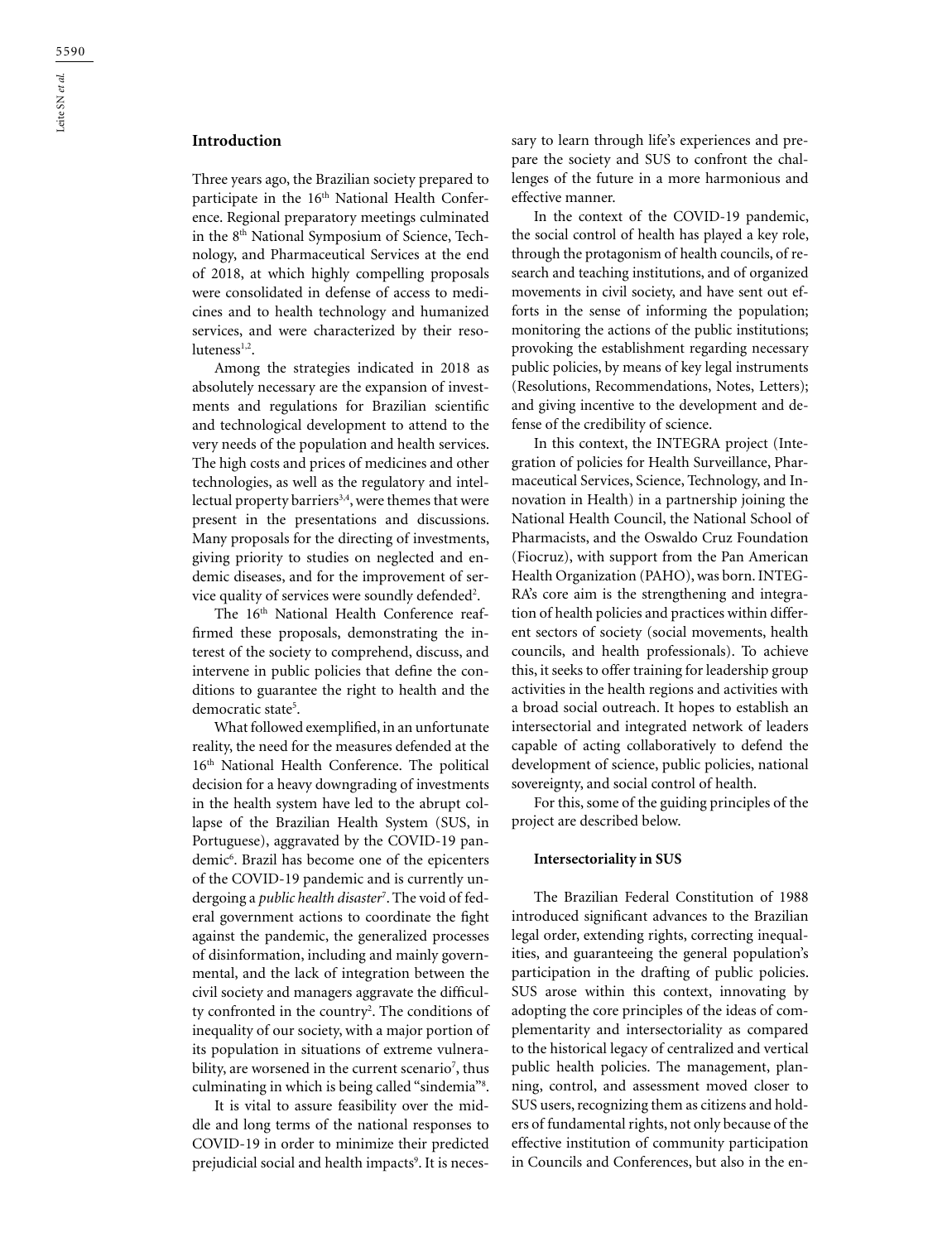hancement of SUS's Ombudsmanships and Audits. In this light, the decentralization proposed in the organization of SUS opened the door to a more participative and democratic manage $ment<sup>10</sup>$ .

However, in compliance with the process of the implementation of public services after the ratification of the Federal Constitution of 1998, one can identify the theme of intersectoriality and of articulation as elements that are still challenging, since, although the organizations are often decentralized, they are still sectorialized, with no integrated search to truly attend to demands. Thus, the need for intersectoriality became evident inasmuch as the efficiency, effectiveness, and efficacy expected in the implementation of the political sectors has not been observed, primarily in that which concerns attending to the demands of the general population and to the resources made available for the execution of such actions<sup>10,11</sup>.

Intersectoriality can be defined as a consequence and product of the articulation of a wide range of knowledge, perceived as a new process in the governmental dynamic to achieve integrated results when faced with combatting complex problems, with actions geared toward collective interests, permeated by the participation of the civil society, and that result in a greater efficiency of the political management and of the services provided<sup>11-13</sup>.

Regarding health, the specific interlocution among public policies is problematized due to the common challenge that unifies them around the complex social determination of the conditions of life and health of the population. Moreover, such policies share a design of territorialized implementation, formulated through principles of hierarchization and regionalization, which results in the fact that they are in one single territory, attending to the same population, with different specific objectives, and yet inseparable<sup>13</sup>. Intersectoriality incorporates the idea of integration, territory, equality, and, in the end, social rights; it is a new means through which to approach the problem, since one can observe that each social policy moves down its own path toward a solution, without considering the citizen in its totality, nor the actions of the other social policies, which are also seeking improvements in the quality of life. Intersectoriality has been defended for some time as an alternative applied to solve problems, as it indicates a group's perspective of the problems and offers possible solutions, through the optimization of the scarce resources

and considering the complexity of the social reality, which inevitably will not remain only in the implementation of a single public policy<sup>14</sup>. However, even today, implementation has been rare in the field of health.

Intersectoriality is not something that occurs spontaneously or naturally within public institutions without provoking resistance and a call for substantial change in the organizational model<sup>12,15</sup>. A paradigmatic change in the intersectorial direction does not presuppose the omission of the disciplines in their singularities, but rather the triggering of a communication process, not only to reframe the public management practices, but also to enrich the comprehension of the differences in knowledge. Sectoriality, therefore, is not necessarily suppressed by intersectoriality, since the wide range of disciplines should be synthesized through communication<sup>11,16,17</sup>.

Working in an intersectorial manner means overcoming the fragmentation of knowledge and practice, which also involves the population, who experiences the problem in search of shared solutions. Therein lies its role to overcome fragmentations, not only in the structure of the state apparatus, but also in the knowledge, overcoming assistentialist practices and piecemeal management. Moreover, intersectoriality is a channel through which to deal with the resistance from workers, guarantee a greater participation and social control, and finally, conduct the management, assessment, and surveillance of the intersectorial actions aimed at achieving broader integrality and equality in providing the public policies in question $11-13$ .

# **Social control in health and the public policies in question**

The cycle of a public policy encompasses the stages of the formation of the agenda, the drafting of the policy, decision-making, implementation, and assessment. The pre-decision process, prior to the drafting of the policy, consists of enumerating the problems and defining the possible alternative of intervention. Different actors are involved in the process of understanding and defining the problem, in the agenda stage, which will define the entire consequent debate in the process of drafting the policy<sup>18</sup>.

The civil society, in Brazil, participates in the drafting and control of public health policies through health councils. The Health Councils and Conferences, regulated by the Organic Law of Health 8.142/90, as well as other institution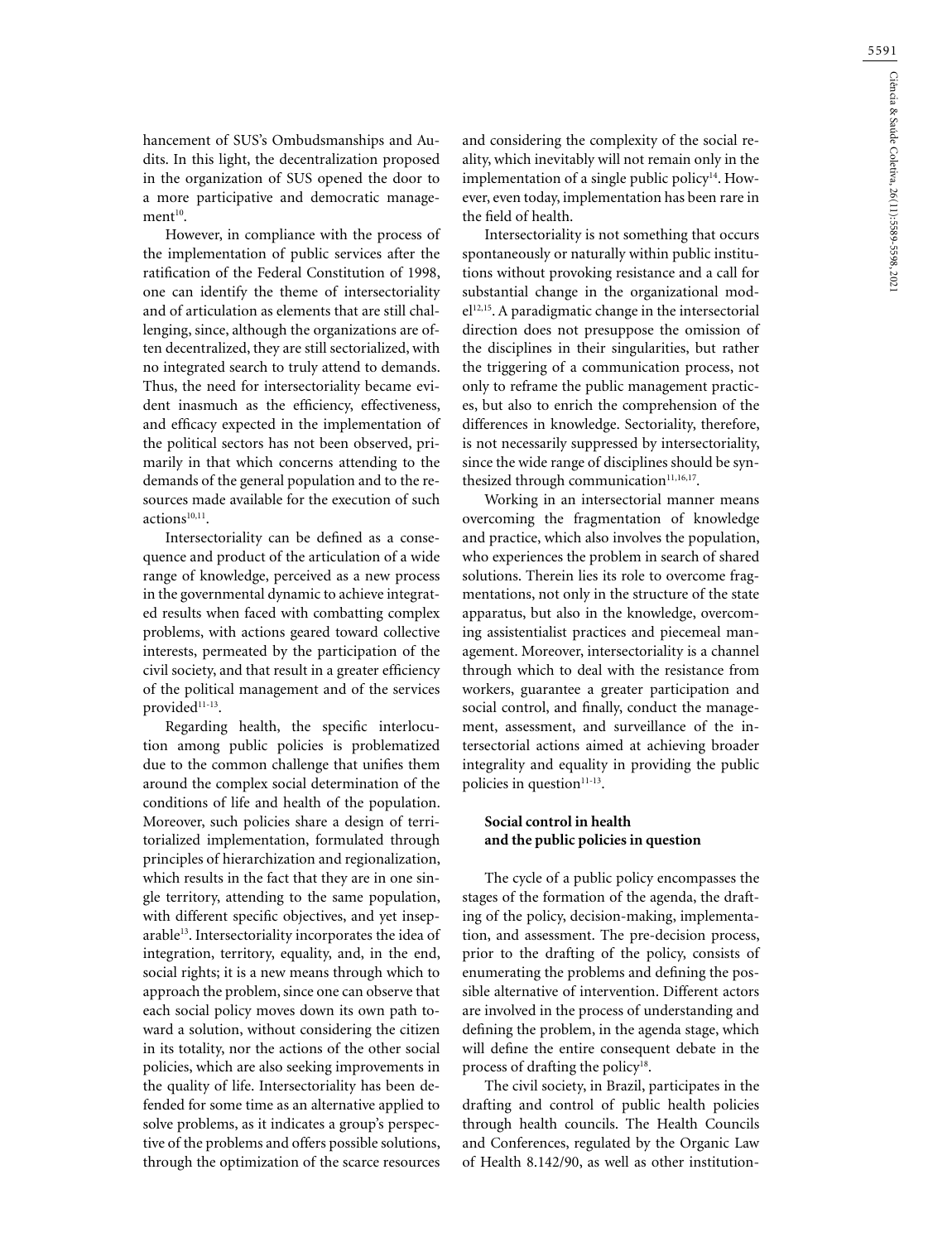alized spaces in the legal framework of SUS, are means used to exercise social control through dialogue with different segments of users, workers, and service providers<sup>19</sup>.

Although it still has not formally assumed this participation<sup>19</sup>, the health council has matured since the creation of SUS, establishing a greater representativeness and influence over public policies<sup>20</sup>. Evidence shows the limits and capabilities of the Municipal Health Councils, highlighting the importance of the qualification of the board members and that, for many of the authors studied, the lack of participation on the part of some board members is due to the lack of knowledge that these people have regarding their own role and how to execute it<sup>21</sup>, as well as the lack of knowledge concerning the policies that guide public health actions and services.

The National Policy of Science, Technology, and Innovation in Health (PNCTIS, in Portuguese), the National Policy of Pharmaceutical Care (PNAF, in Portuguese), and the National Health Surveillance Policy stem from the fight carried out by organized social movements, due to the health needs of the population. Therefore, one can affirm that they were the result of the socially representative segments of society, and seek to bring equality and reason in access to and the providing of health care<sup>4</sup>.

The integration of these areas of health: science, technology, pharmaceutical care, and health surveillance constitute a core element of the Triannual Work Plans, 2019/2022, of the Intersectorial Commissions of the National Health Council, which are related to these themes, which are the Commissions of Science, Technology, and Pharmaceutical Care, of Health Surveillance, and of Health Care for Individuals with Pathologies.

The debate with the population about the PNCTIS, PNAF, and Health Surveillance policies is essential for these to achieve a greater involvement in different sectors of civil society in the health council and can reflect the interests of the Brazilian society as a whole. The greater the knowledge of these policies and the perception of how they are interconnected will unleash an even greater involvement of the population in the creation of the agenda of public policies that are assertive and based on the clearest understanding of the determinants and conditioning factors for health promotion in Brazil.

### **The pandemic as a concrete case to identify the fragilities and capabilities of the system**

The COVID-19 pandemic has been challenging health systems worldwide, clearly showing their fragilities and exposing the need for a greater integration and system structure of the SUS guidelines expressed in article 198 and the urgency of society's appropriation of the concept extended to health, as set forth in the 1998 constitution.

This health emergency brought the need to reflect on the situation and to implement new strategies for the organization of the supply of services within the country; planning of purchases of inputs for health care in an environment replete with an increase in demand and a scarcity of supply; attraction of human resources to perform these services, and, to sustain all of these actions, social and economic policies that would guarantee the reduction of socioeconomic vulnerabilities among the Brazilian people. For these actions to be effective in combatting the pandemic, the coordination between the federal agencies and the diverse public policies was crucial for the success of these strategies. Unfortunately, this was not what we saw, especially in the sharing of planning and in decision-making among the management levels and the health council of SUS.

At the onset of the pandemic, the main problem was to guarantee a strategic decision-making, with priorities over the purchase of diagnostic tests, their inputs, and Personal Protective Equipment (PPE) $^{22}$ . At the same time, it was also important to consider the health system so as to attend to the population's demand for health care, both for COVID-19 symptoms, as well as in the maintenance of care for other natural health problems and those incorporated within the daily routine of health services. It was necessary to contemplate the restructuring of the working processes of primary health care, health surveillance, urgencies and emergencies, and hospitalization units, where the elective health processes were halted due to the health emergency related to the new epidemic.

Despite the wide range of international evidence that demonstrated the importance of the structure of primary health care in the tracking and control of COVID-19 infections in Bra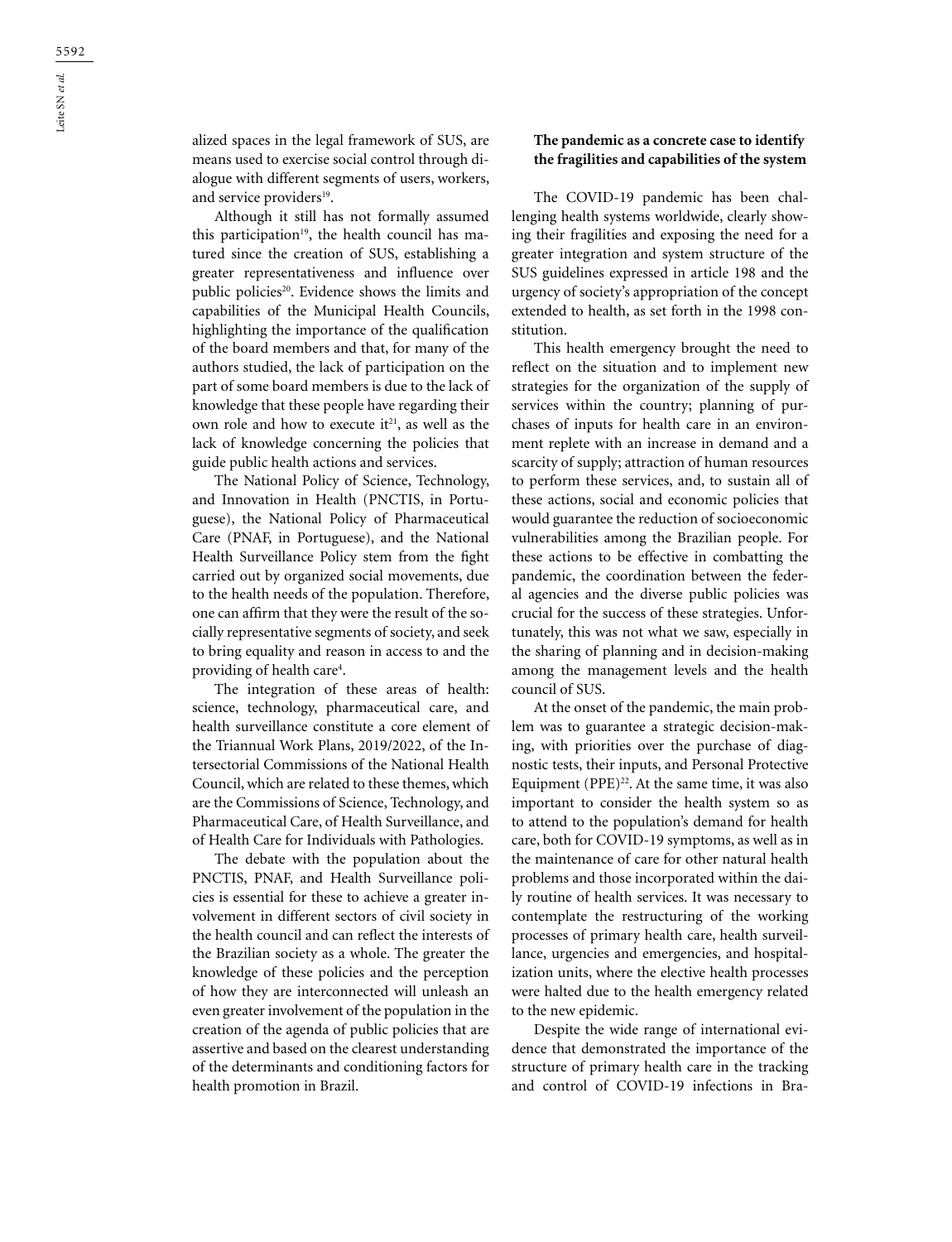zil, mass testing, follow-up, and isolation of the positive cases and their contacts<sup>23-25</sup>, as well as the correction activation of the services of immunization linked to basic health care, little was done or implemented in this sense. Much to the contrary, what we witnessed was the preference for such strategies as the purchase of medicines with no proven therapeutic efficacy<sup>26</sup>, as well as the opening of health campaign hospitals and/ or new hospital beds that, although necessary to provide medical care to the population, when implemented in an isolated manner and disconnected from other actions, were incapable of preventing the overload of hospital units<sup>27</sup>.

In a cross-sectional manner to all of the problems of the organization of the healthcare network within the Brazilian states, what became evident was the fragility of the national productive base in offering the necessary inputs to combat the pandemic. The heavy dependence of Brazil upon the importation of pharmaceutical drugs, medicines, and other inputs for health28-30 compromised our capacity to respond to the pandemic due to the difficulties to buy diagnostic tests and their inputs, PPEs, equipment, and medicines necessary for health care.

The pandemic also demonstrated the importance of SUS for Brazilians, which, even with all the fragilities, continued to provide medical care to their citizens during the pandemic, even to those who have a supplementary private health insurance and saw their rights denied by health insurance companies. Without SUS, the current scenario would most certainly be even worse. Nevertheless, it is important to return, in a practical manner, to the legal guidelines of SUS, in such a way that we can consider health policies within a broader scope, one that is participative and interconnected with the other public policies. For this, and in homage of the thousands of deaths suffered due to the pandemic, we must use the problems that occurred as a lesson and analyze them in such a way as to improve our healthcare system, implementing strategies and actions that can reduce these fragilities and guarantee SUS's mission in Brazil.

Therefore, it is based on the constitutional principles, inspired by the experience of the creation of the 8th SNCTAF2 and driven by the questions evidenced by the Coronavirus pandemic that this project proposed to conduct a debate, joining the following areas of health: science, technology, pharmaceutical care, and health surveillance, together with social mobilization, the proposal of political actions and the creation of leaderships within public health policies with which they are intrinsically interlinked. This Proposal seeks to work on the integrality and integration of the aforementioned public policies, based on the needs described by the health council, fruit of extensive and rich debates, through conference processes that deliberate on the specific themes.

#### **Proposed Methodology**

#### **The Integra project**

The proposed methodology in the Integra Project aims to provide the conditions for a more solid and structured creation of leaderships theoretically and conceptually prepared to develop actions related to the proposed theme, with the creation of more long lasting links and commitments among the participants and between them and the local and national health institutions. In addition, it proposes the development of activities of education and social mobilization, in an open and encompassing manner; the construction of references for the integration of the policies; and the concrete proposition of political actions in this sense. For this reason, it proposes a construction in stages (Figure 1):

1st Stage – Train leaderships: Creation of regional leaderships regarding the public policies in question;

2nd Stage – Educate and engage the society and the institutions: Hold preparatory regional meetings for the 9<sup>th</sup> National Symposium of Science, Technology, Health Surveillance, and Pharmaceutical Services.

3rd stage – Consolidate proposals: Hold the 9<sup>th</sup> Symposium and approve the report with the constructed reference.

4th stage – Promote political action: Hold debates and public hearings in the Federal House and Senate, in the Legislative Assemblies, in the City Councils, at Universities, and in the Regional Boards of Fiocruz (where they exist) to present the approved Final Report at the 9<sup>th</sup> Symposium.

For the 1st stage, strategies and interactive resources are developed for the recognition, analysis, and reflection on the main axes (Science, Technology, and Innovation in Health, Pharmaceutical Care, Health Surveillance, and Health Council), issues that will be treated in depth at the 9<sup>th</sup> Symposium. The methodology for this stage consists of synchronous and asynchronous activities in groups of up to 20 participants, un-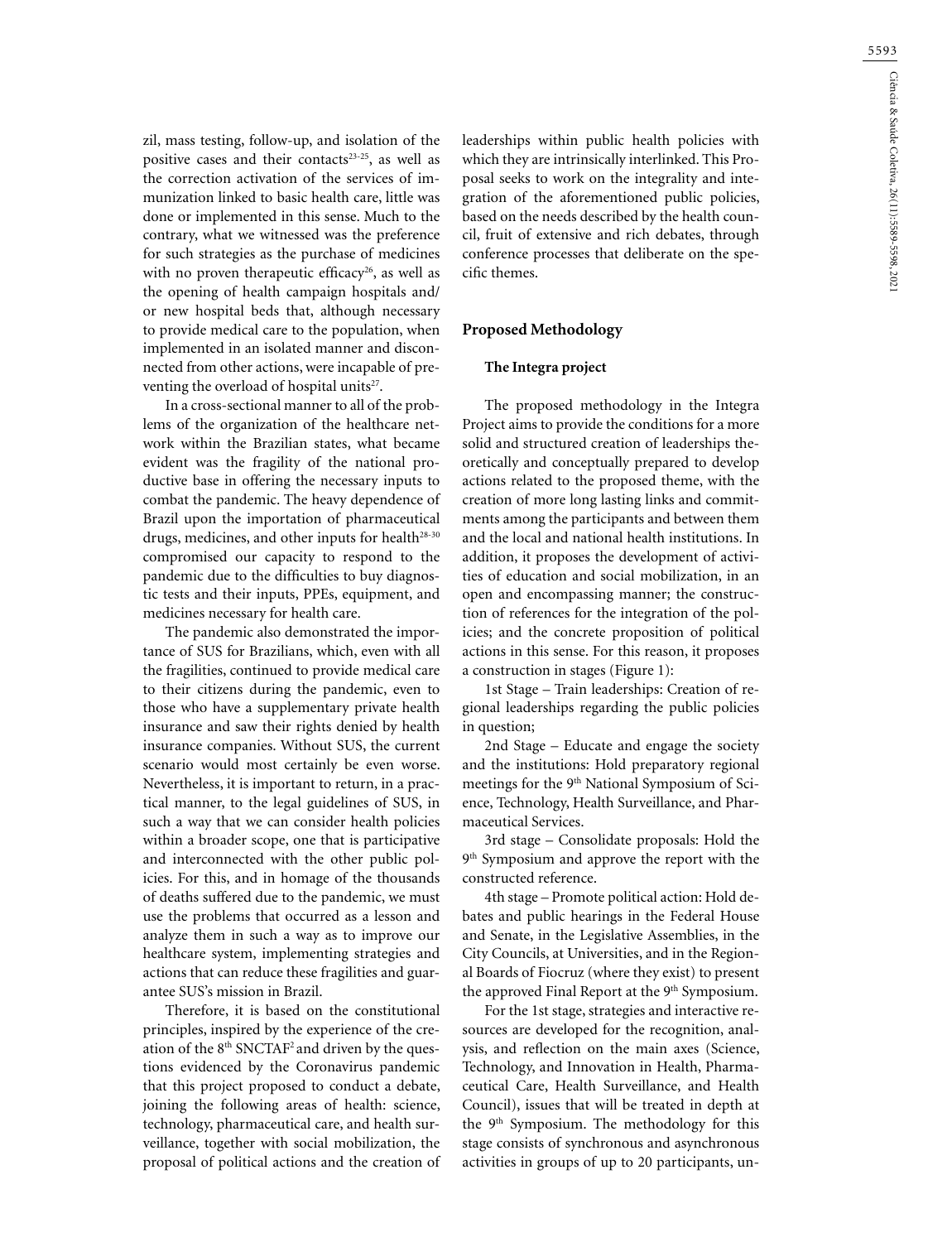

**Figure 1.** Development stages of the Integra Project.

Source: Authors' elaboration.

der the mentoring of an experienced professional dedicated to this activity. Each group of participants will be engaged in these activities for a period of two months and will have their attendance monitored.

The training of the leaderships is carried out based on the formation of competencies that involve knowledge, abilities, and attitudes. The necessary competencies for the leaders to act in the integration of policies in Science, Technology, and Innovation in Health (CT&I); Pharmaceutical Services, and Health Surveillance (HS) together with the institutions and the social movements were defined based on the objectives proposed in the Integra Project and in agreed upon workshops with the participation of members of the National Health Council, from Fiocruz, and from the National School of Pharmacists, and are described in Figure 2.

The education, in 40 hours of activities, has the underlying foundation of cases based on real experiences or similar to real situations that had or have some form of social impact (relative to COVID-19 patients, for example), these cases being tools of awareness and triggers for debate. In all cases, the narrative is an integral part of the

concrete cases that are close to the reality lived by people in the present-day reality, and it develops to achieve a relationship with the policies that it intends to treat: Science, Technology, and Innovation in Health (PNCTIS), Pharmaceutical Services (PNAF), and Health Surveillance (PNVS). The description of the content and activities are presented in Chart 1 below.

After having completed this first stage for all participants in each of the regions, then the Project will proceed to stage 2, with the organization and holding of Preparatory Regional Meetings fort the 9<sup>th</sup> Symposium. The proposed methodology for the meetings is based on the experience with the active participative methodology with the presentation of problem scenarios in the form of "cases" with narratives that are real, fictional, or adapted to reality, similar to the proposal adopted prior to the Preparatory Meetings for the 8<sup>th</sup> Symposium<sup>2</sup> and leadership education in Stage 1 of the Integra Project. This stage will be conducted in both online and in-house forms (when the epidemiological conditions allow). The proposals constructed in each meeting will subsidize the construction of the 9<sup>th</sup> National Symposium.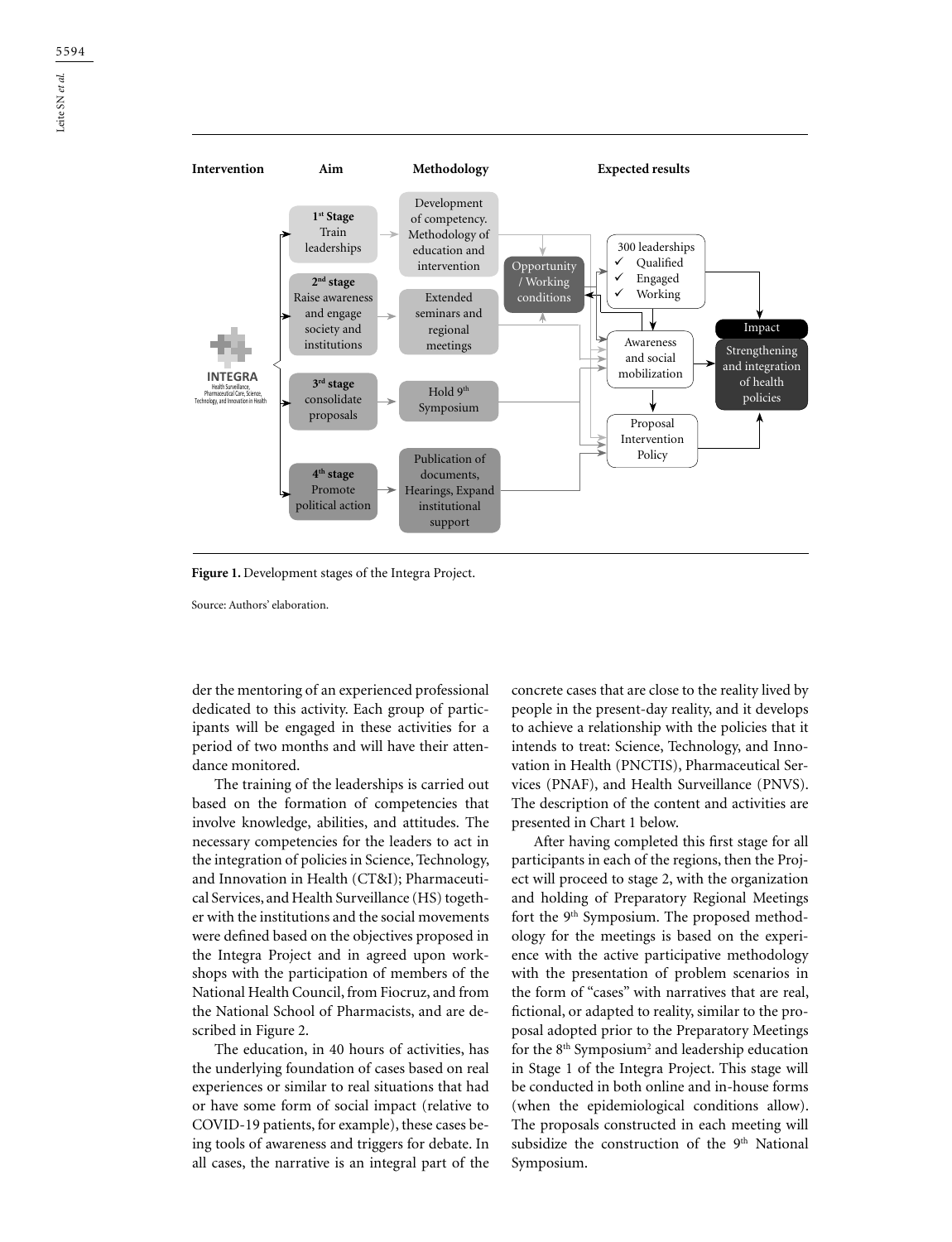## **Development of competencies Stage 1 Aim: Train Leaderships**

| Knowledge                                                             |             | <b>Specific Competencies</b>                                                                                                                              |                                                 |
|-----------------------------------------------------------------------|-------------|-----------------------------------------------------------------------------------------------------------------------------------------------------------|-------------------------------------------------|
| . Right to health and<br>universal access to health                   |             | . Understand and apply technical and political aspects<br>in the analysis of policy proposals for VS, AF, CT&I in                                         |                                                 |
| . Principles, guidelines,<br>and management of SUS                    |             | light of the health model instituted by the Brazilian<br>Constitution of 1988                                                                             | <b>EXPECTED</b>                                 |
| . Creation of public<br>policies and laws in Brazil                   |             | . Work in the promotion of multidisciplinary teams<br>and intersectoriality for health policies and practices                                             | <b>RESULTS</b>                                  |
| . Policies of Health<br>Surveillance,<br>Pharmaceutical Care, and     | <b>&gt;</b> | Distinguish and apply reliable information (scientific<br>evidence) in health practices and in the development<br>of public policies                      | 300 qualified<br>leaderships,<br>engaged in the |
| Science, Technology and<br>Innovation in Health                       |             | . Promote social engagement on the issue in question<br>. Develop actions for the empowerment of                                                          | theme and working<br>in their respective        |
| . National development<br>and production, and                         |             | institutions in which they are involved to strengthen<br>health policies                                                                                  | spaces of activism/<br>workplace                |
| barriers to access to<br>medicines and health<br>technologies         |             | . Use evidence and strategies to argue and negotiate<br>with diverse social and political sectors in the defense<br>of the integration of health policies |                                                 |
| . Organization and<br>functions of Health<br>Council                  |             |                                                                                                                                                           |                                                 |
| . Role of policies to<br>combat situations of<br>health emergencies / |             | <b>OVERALL COMPETENCIES</b><br>Exercise leadership                                                                                                        |                                                 |
| pandemics                                                             |             | . Effectively communicate with different sectors of<br>society<br>. Work collaboratively                                                                  | hnology, and Innovation in Health               |
|                                                                       |             | Construct and strengthen networks of political action                                                                                                     |                                                 |

Figure 2. Development of the competencies in the INTEGRA Project's leadership education – Stage 1.

Source: Authors elaboration.

| Week           | Theme                                                                      | Overall Objective                                                                                                                                                                                                                             | <b>Intervention activity</b>                                                                                                                                  |
|----------------|----------------------------------------------------------------------------|-----------------------------------------------------------------------------------------------------------------------------------------------------------------------------------------------------------------------------------------------|---------------------------------------------------------------------------------------------------------------------------------------------------------------|
|                | Right to health,<br>universal access,<br>and equality                      | Recognize health as an essential right, with<br>universal access and equality                                                                                                                                                                 | Sociodemographic mapping of<br>the country: Identification of<br>data sources; Recognition of the<br>research institutions and develop-<br>ment in the region |
| $\mathfrak{D}$ | Production and<br>access to vaccines                                       | Understand how the policies of Health Sur-<br>veillance (PNVS), of Science, Technology,<br>and Innovation in Health (PNCTIS) and of<br>Pharmaceutical Services (PNAF) contribute<br>to the guarantee access to vaccination                    | Strategy of vaccination adopted<br>by the municipality                                                                                                        |
| 3              | Testing and tra-<br>cking of contacts<br>during the CO-<br>VID-19 pandemic | Recognize the potential of Brazil to im-<br>plement measures to combat pandemics<br>and to develop health technologies by<br>establishing policies of Science, Technology,<br>and Innovation; Health Surveillance, and<br>Pharmaceutical Care | Strategy of health surveillance,<br>considering COVID-19 and other<br>communicable diseases                                                                   |

## **Chart 1.** Themes, contents, and activities for the leadership education course – Integra Project's - Stage 1.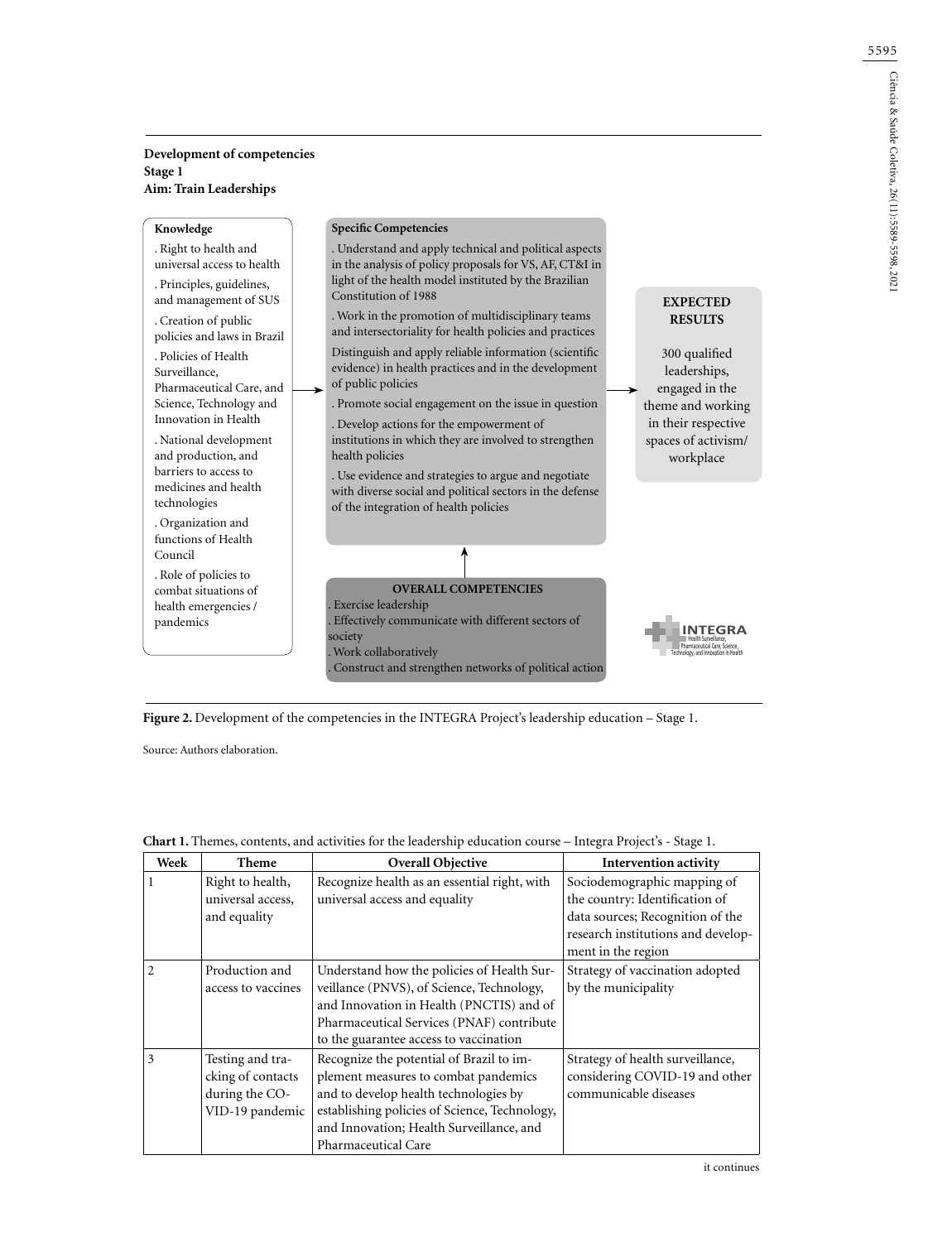| Week           | Theme                                                                                          | Overall Objective                                                                                                                                  | Intervention activity                                                                                      |
|----------------|------------------------------------------------------------------------------------------------|----------------------------------------------------------------------------------------------------------------------------------------------------|------------------------------------------------------------------------------------------------------------|
| $\overline{4}$ | Reliable health<br>information                                                                 | Understand the importance of the use of<br>scientific evidence in the use of medicines,<br>vaccines, and other products in the area of<br>health   | Sources of reliable health in-<br>formation and information for<br>access to medicines in the country      |
| 5              | Shortage of<br>medicines                                                                       | Reflect on the relationships of the policies<br>(PNAF and PNCTIS) with the situation<br>of the shortage of medicines during the<br>pandemic        | Organization for access to medici-<br>nes in the country                                                   |
| 6              | <b>Basic Health</b><br>Care and Health<br>surveillance                                         | Understand the centrality of Basic Health<br>Care, and its territorial interconnection<br>with health surveillance                                 | Analyze the fragilities and capa-<br>cities in the organization of pri-<br>mary health care in the country |
| 7              | Innovation and<br>incorporation of<br>medicines                                                | Understand the importance of the<br>innovation of medicines and how their<br>incorporation occurs in SUS                                           | Exercise of the prioritization of<br>problems in the lived reality                                         |
| 8              | Role of Anvisa and<br>its importance in<br>the articulation<br>among PNCTIS,<br>PNAF, and PNVS | Understand how Anvisa contributes to the<br>implementation and articulation of PNVS,<br>PNCTIS, and PNAF in the daily routine of<br>the population | Draft proposals and attract re-<br>sources to the country                                                  |

**Chart 1.** Themes, contents, and activities for the leadership education course – Integra Project's - Stage 1.

Source: Authors elaboration.

For the stage of the 9<sup>th</sup> National Symposium, leaderships in all regions and from the main national institutions will be invited to debate the systematized proposals and to define the priorities, which will be part of the planning of the health council's actions at all management levels. In the final stage, the network of collaboration should be established and consolidated so as to make it feasible for an enduring connection and coordinated action of leaderships within the theme of the project. Considering the importance of the assessment of educational strategies to guide decision-making and future investments in training/education<sup>31,32</sup>, the results of the Project will be assessed in each stage.

### **An invitation for engagement in the defense of health**

Education, motivation, and preparation of the population to qualify the participation in the health council, in the collective thought-process and action, to communicate with all of the sectors and to face the ever-increasing challenges, are investments toward a more democratic and healthier society.

The resolute defense of SUS as a public policy of recovery of citizenship and the social right to

health is a pressing need. The credibility in both science and public policies is in crisis and brings profound impacts for the Brazilian population. The capacity to discern information, build bridges of collaboration, and communicate appropriately are competencies that need to be developed by the leaderships of different sectors of society so that they can act in a coordinated and more effective manner – which is what this ambitious project seeks to promote.

# **Collaborations**

SN Leite worked on formulating the concept, drafting of the article, and critical review; JAZ Bermudez worked on formulating the concept, the administration of the project, and textual review; CMG Chaves, D Melecchi, ACM Sousa, ML Toniolo, MA Pereira, RF Santos, S Dantas, JCS Costa worked to attract funding and to coordinate the project; A Veiga, MEO Lima worked as advisors for the project; LS Dutra, LA Chaves, ALB Oliveira and F Manzini worked on the drafting of the article and critical review.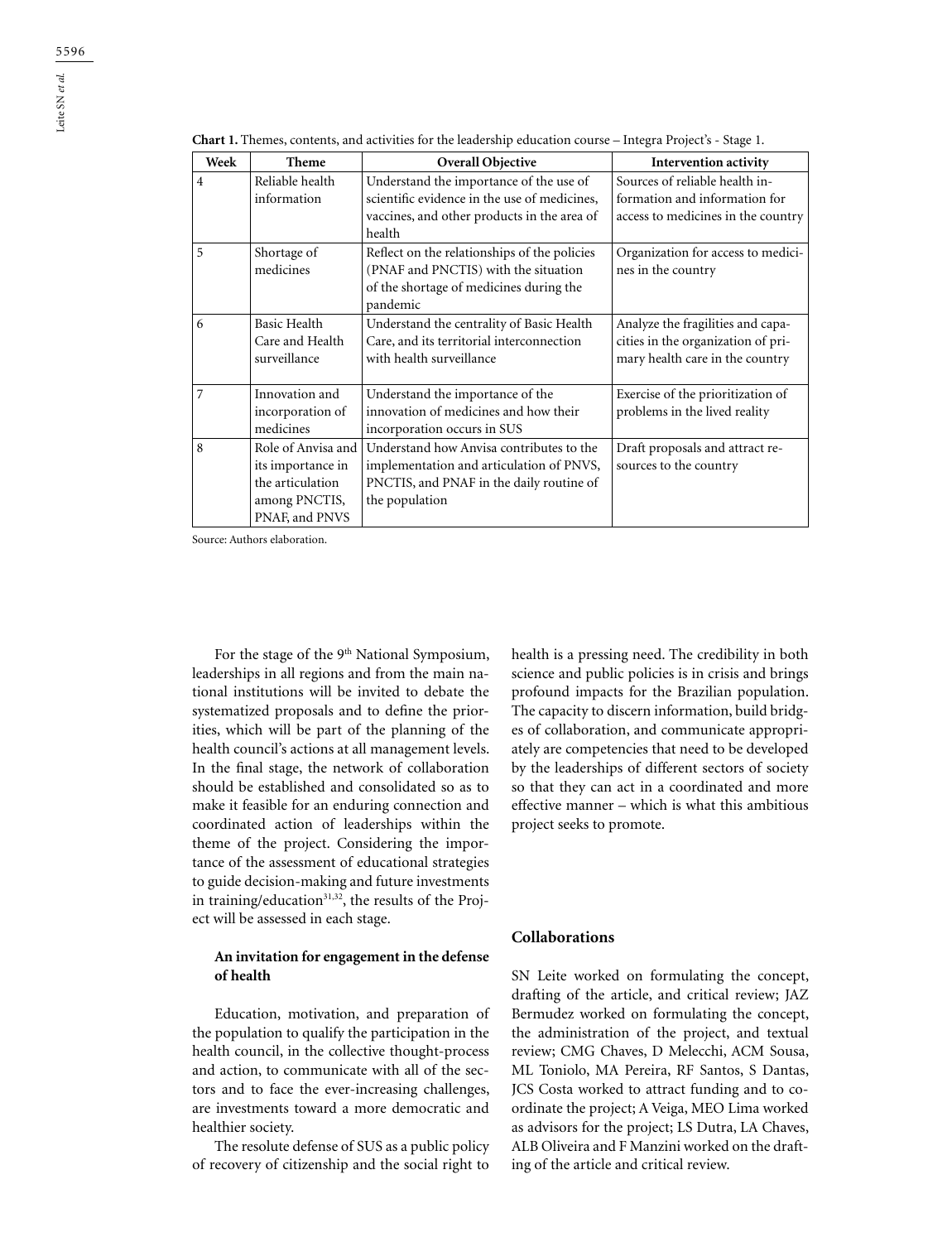### **Acknowledgements**

We would like to thank the partner institutions in this Project, the organization and production team, and the tutors of the INTEGRA project.

#### **References**

- 1. Associação Brasileira de Saúde Coletiva (ABRASCO). *Carta do Rio de Janeiro,* 29 jul. 2018. [acessado 2021 jun 22]. Disponível em: https://www.abrasco.org.br/ site/eventos/congresso-brasileiro-de-saude-coletiva/ carta-do-rio-de-janeiro/35707/
- 2. Leite SN, Manzini F, Veiga A, Lima MEO, Pereira MA, Araujo SQ, Santos RF, Bermudez JAZ. Ciência, Tecnologia e Assistência Farmacêutica em pauta: contribuições da sociedade para a 16ª Conferência Nacional de Saúde. *Cien Saude Colet* 2018; 23(12):4259-4268.
- 3. Bermudez JAZ, Esher A, Osorio-de-Castro CGS, Vasconcelos DMM, Chaves GC, Oliveira MA, Silva RM, Luiza VL. Assistência Farmacêutica nos 30 anos do SUS na perspectiva da integralidade. *Cien Saude Colet* 2018; 23(6):1937-1949.
- 4. Bermudez JAZ, Barros MBA. Profile of access and use of medicines in the Brazilian population – contributions and challenges of PNAUM – Household Survey. *Rev Saude Publica* 2016; 50(Supl. 2):2s.
- 5. Conselho Nacional de Saúde. *Relatório Consolidado da 16a Conferência Nacional de Saúde*, ago. 2019. [acessado 2021 jun 22]. Disponível em: https://conselho.saude.gov.br/16cns/assets/files/relatorios/Relatorio\_Nacional\_Consolidado.pdf
- 6. Andrade RO. Covid-19 is causing the collapse of Brazil's national health service. *BMJ* 2020; 370:m3032.
- 7. Lotta G, Wenham C, Nunes J, Pimenta DN. Community health workers reveal COVID-19 disaster in Brazil. *Lancet* 2020; 396(10248):365-366.
- 8. Centro de Estudos Estratégicos da Fiocruz (CEE). *Covid-19 não é pandemia, mas sindemia: o que essa perspectiva científica muda no tratamento*. Rio de Janeiro: CEE; 2020. [acessado 2021 jun 22]. Disponível em https://cee.fiocruz.br/?q=node/1264
- 9. Amimo F, Lambert B, Magit A, Hashizume M. A review of prospective pathways and impacts of COVID-19 on the accessibility, safety, quality, and affordability of essential medicines and vaccines for universal health coverage in Africa. *Globalization Health* 2021; 17(1).
- 10. Monnerat GL, Souza RG. Da Seguridade Social à intersetorialidade: reflexões sobre a integração das políticas sociais no Brasil. *Revista Katálysis* 2011; 14(1):41-49.
- 11. Inojosa RM. Sinergia em políticas e serviços públicos: desenvolvimento social com intersetorialidade. *Cadernos Fundap* 2001; 22:102-110.
- 12. Junqueira LAP. Intersetorialidade, transetorialidade e redes sociais na saúde. *Revista de Administração Pública* 2000; 34(6):35-45.
- 13. Nascimento S. Reflexões sobre a intersetorialidade entre as políticas públicas. *Serviço Social & Sociedade* 2010; 101:95-120.
- 14. Junqueira LAP. A gestão intersetorial das políticas sociais e o terceiro setor. *Saude Soc* 2004; 13(1):25-36.
- 15. Pereira KYL, Teixeira SM. Redes e intersetorialidade nas políticas sociais: reflexões sobre sua concepção na política de assistência social - Networks and intersectoriality in social policies: reflections on their concept on Social assistance policy. *Textos & Contextos (Porto Alegre)* 2013; 12(1):114-127.